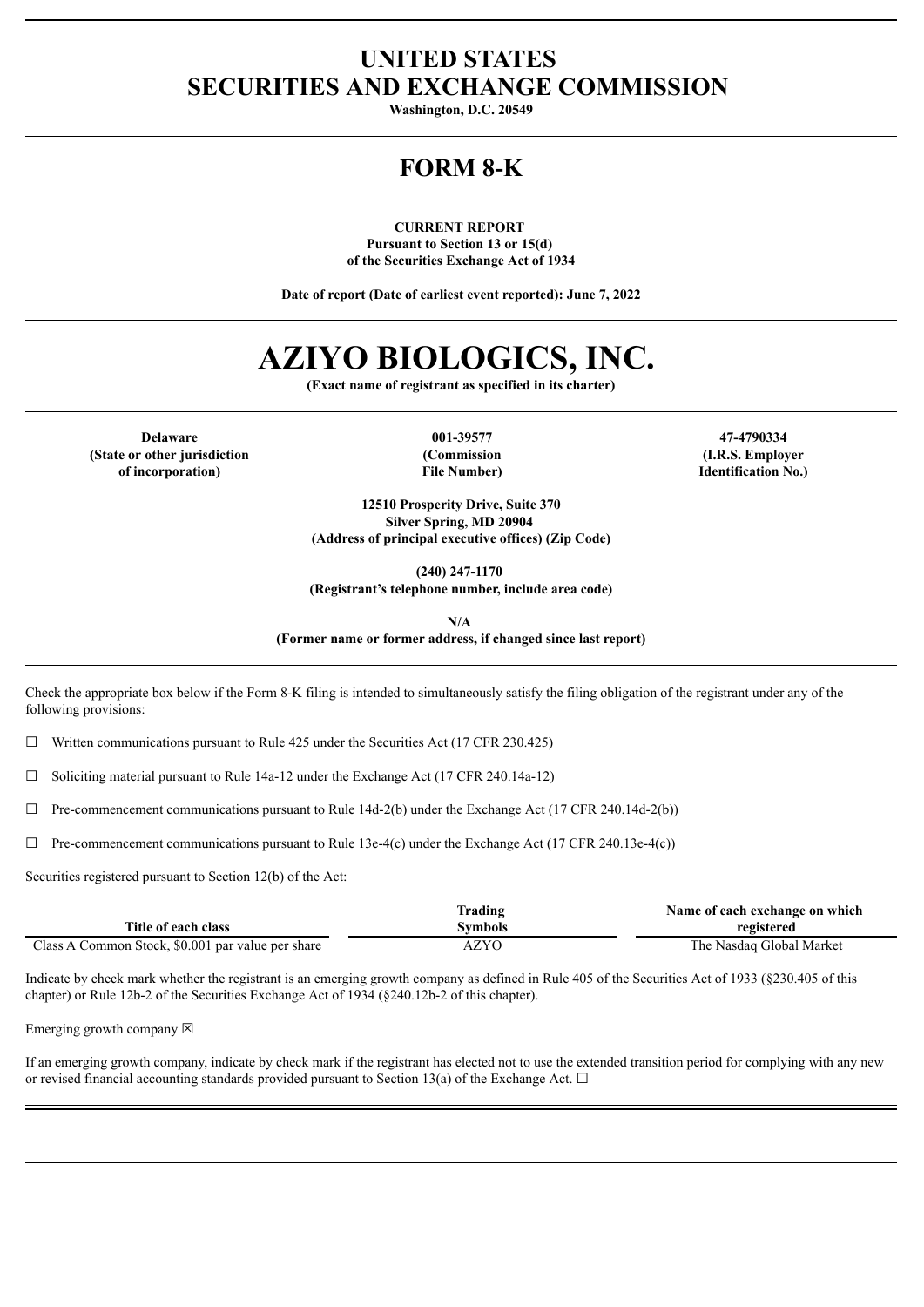### **Item 5.07. Submission of Matters to a Vote of Security Holders.**

On June 7, 2022, Aziyo Biologics, Inc. (the "Company") held its annual meeting of stockholders. A total of 8,351,958 shares of the Company's Class A common stock were present in person or represented by proxy at the meeting, representing approximately 89.74% of the Company's common stock outstanding as of the April 13, 2022 record date. Following are the voting results for the proposals considered and voted upon at the meeting, each of which were described in the Company's Definitive Proxy Statement filed with the Securities and Exchange Commission on April 22, 2022.

Item 1 – Election of two Class II directors to serve until the Company's annual meeting of stockholders to be held in 2025 and until their respective successors have been duly elected and qualified.

|                 | <b>Votes FOR</b> | <b>Votes WITHHELD</b> | <b>Broker Non-Votes</b> |
|-----------------|------------------|-----------------------|-------------------------|
| Brigid A. Makes | 6,957,897        | 268,128               | 1,125,933               |
| C. Randal Mills | 6,957,160        | 268,865               | 1,125,933               |

Item 2 – Ratification of the appointment of PricewaterhouseCoopers LLP as the Company's independent registered public accounting firm for the year ending December 31, 2022.

| <b>FOR</b><br>- -<br><b>Votes</b> | <b>INICT</b><br>votes | <b>INED</b><br>. RS<br>Votes | <b>Broker Non-Votes</b> |
|-----------------------------------|-----------------------|------------------------------|-------------------------|
| 06<br>$\rightarrow$               | 850                   |                              |                         |

Based on the foregoing votes, Brigid A. Makes and C. Randal Mills were elected as Class II directors, and Item 2 was approved.